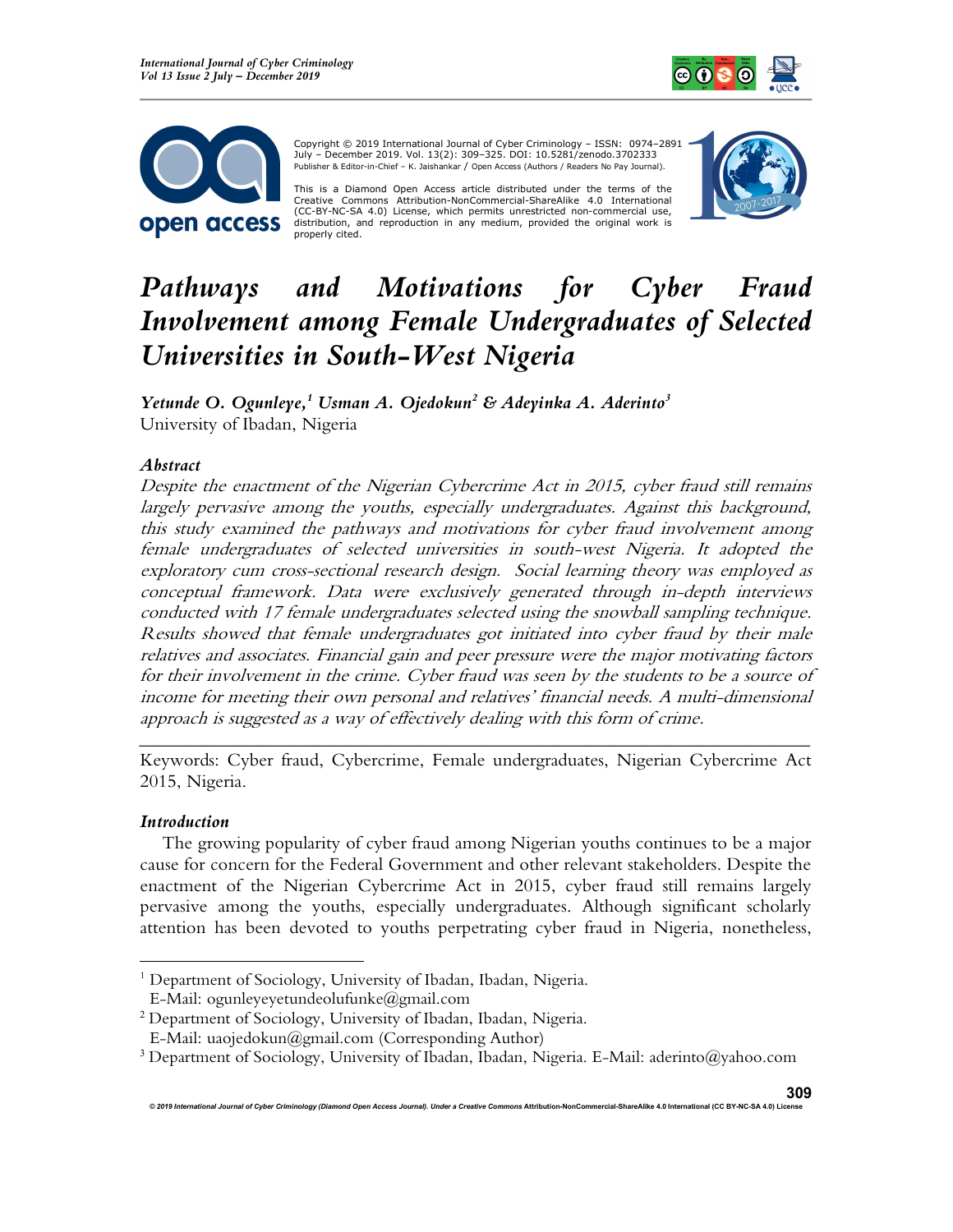most of these previous studies have essentially focused on male cyber fraudsters known in local parlance as the *yahoo boys* (Ojedokun & Eraye, 2012; Tade & Aliyu, 2011; Arowosaiye, 2008; Aghatise, 2006). Consequently, there is paucity of empirical information on the pathways, social organisation, motivations, and socioeconomic lifestyles of females involved in this form of criminality. Therefore, this present study was embarked upon for the purpose of filling this void.

Cyber fraud is the dominant and most popular form of cybercrime among undergraduates in Nigeria that is resulting into a huge economic and financial loss annually (Babatunde & Olanrewaju, 2015; Idehen, Ojewumi, & Olasupo, 2013; Okeshola & Adeta, 2013; Anyawnu, Oforegbu, Igbo & Obiyo, 2012; Amosun & Ige, 2009). The Nigerian Deposit Insurance Corporation's (NDIC) 2014 report indicated that cases of cyber frauds recorded on the Nigerian banking sector's e-payment platform between 2013 and 2014 increased by 183% (This Day, 2016). Similarly, the 2014 annual report of the Centre for Strategic and International Studies, UK estimated the annual cost of cybercrime in Nigeria to about  $0.08\%$  of the gross domestic product (GDP), representing about  $\mathbb{N}127$ billion (This Day, 2016). Indeed, the advancement in technology is increasingly transforming the nature, dimension, intensity and the magnitude of cyber fraud in Nigeria (Aderinto & Ojedokun, 2017; Tade & Aliyu, 2011; Adeniran, 2008).

Koong, Liu, and Wei (2006) view Internet (cyber) fraud as any type of fraudulent scheme that involves using one or more components of the Internet to perpetuate a crime. In their own submission, Tade and Aliyu (2011) articulate that the Internet is presenting a new opportunity for the development of another criminal sector of fraud. Similarly, Lee (2003) observes that the adoption of the Internet for commercial purposes is also facilitating the successful perpetration of fraudulent activities online. Smyth and Carleton (2011) assert that Internet fraud may occur under a wide a range of circumstances which may include the presentation of misleading or deceitful information online, failing to honour contractual agreements entered into online, or misappropriation of funds transmitted electronically. Equally, Dzomira (2014) submits that the growing patronage of e-banking services globally is contributing to the occurrence of financially motivated highprofile attacks. Levi and Burrows (2008) classified the two major victims of cyber fraud as primary victims and secondary victims. Primary victims are individuals and businesses or public bodies who initially suffer the harms of fraud, while secondary victims include financial institutions, insurance companies, and others who, by contract or regulation, agree to reimburse some or all of the costs to primary victims (Levi & Burrows, 2008).

Duffield and Grabosky (2001) divide cyber fraud into four major categories: (a) fraud committed against an organisation by a principal or senior official of that organisation; (b) fraud committed against an organisation by an "insider" or a "outsider" such as a client; (c) fraud committed by one individual against another in the context of face-to-face interaction; and (d) fraud committed against a number of individuals through print or electronic media or by other indirect means. Fraud perpetration typically requires some specialised skills because it takes the forms of trick, cunning, deceit and unfair means by which another is cheated (Singleton & Singleton, 2010). Cybercrimes that are financially driven usually requires a high degree of organization and specialization (United Nations Office on Drugs and Crime, 2013). In their analysis of the problem, (Jegede, Oyesomi, &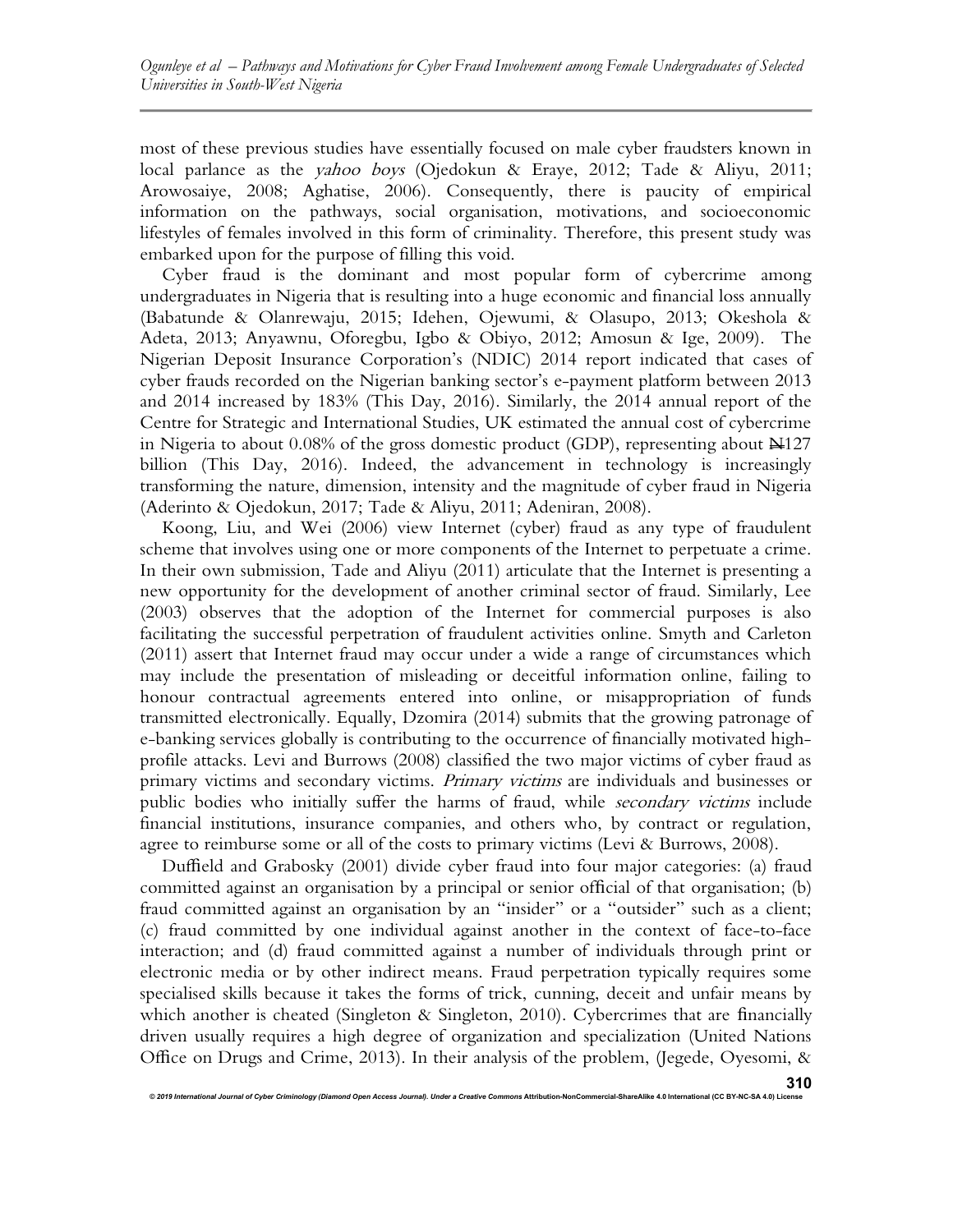

Olorunyomi, 2013) assert that cyber fraud constitutes a major threat to the modern global economy because of its attraction to criminal elements ranging from those committing simple fraud crimes to major organised crime activities. McConnel (2000) cited in Okeshola and Adeta (2013) posits that cyber fraud differ from other forms of crimes due to the fact that it is simple to learn and understand; it requires little resources to support the talent to cause damage or destruction; it can be committed in an environment or an area without the physical appearance of the criminal; and the illegality of the case may be difficult to prove. Generally, online fraudsters create their markets and products through surfing the Internet, and by maintaining complex relationship within the web through spatial interactions globally (Jegede, Oyesomi, & Olorunyomi, 2016).

Gender constitutes an important variable in the propensity for crime involvement, and the types of crime that people usually perpetrate (Jegede, Elegbeleye, Olowookere,  $\&$ Olorunyomi, 2016; Steffensmeier, Schwartz, & Roche, 2013; Zhang, Chin, & Miller 2007; Miller 2001). With regard to cybercrime, Hutchings and Chua (2017) opine that gender imbalance in cybercrime resembles the gender imbalance in offending more generally. On their own part, Idehen, Ojewumi and Olasupo (2013) note that females are more likely to have a negative attitude towards Internet fraud than their male counterparts, and would rather prefer not to engage in it. Taylor (1999) notes that gender ratio at hacking conferences is often approximately one female to every hundred males, and that females are only transiently involved in the hackers' subculture. Similarly, Chantler (1995) posits that female hackers are perceived with either complete disdain or with high regard by the general hacker community. In a study conducted among students of a college, Hollinger (1993) discovered that 5.2% males and 1.8% females admitted to have gained unauthorised access to other peoples' computer account or computer files. Moreover, Skinner and Fream's (1997) study on music piracy and unauthorised computer access by a student population revealed that 13.6% of females sampled admitted to guessing peoples' passwords, while 9.5% admitted to accessing a computer account without permission to browse files. The percentages of males admitting to the same behaviours were 25.2% and 22.7% respectively.

The ubiquity of social media platforms in recent times has further aggravated the extent of cyber fraud involvement among undergraduates in Nigeria (Akor, 2017; Aileru, 2016; Onah & Nche, 2014). Indeed, the trend and patterns of this crime is fast changing with the increasing involvement of female students. For instance, in November, 2018, the Economic and Financial Crimes Commission (EFCC) arrested 34 undergraduates, including nine females suspected to be involved in cyber fraud perpetration at Awa-Ijebu, Ogun State (Akinkuotu, 2018). Moreover, Tade and Aliyu (2011) submit that cyber fraud has literally become a way of life for many undergraduates in Nigerian universities. Aghatise (2006) contends that 80% of cybercrime perpetrators in Nigeria are students in various institutions. Also, Aransiola and Asindemade (2011) lament that Internet fraud has gained wide popularity among Nigerian youths to the extent that those involved in the crime are easily known. Cross (2018) views cyber fraud as a symptom of the larger social and systemic ills bedeviling Nigeria as a nation. Furthermore, Cross (2018) asserts that online fraud in Nigeria is not only impacting negatively on the lives of many victims within its border and outside its territory, but it equally has devastating impacts on the country in terms of its security and economy. Against this background, this study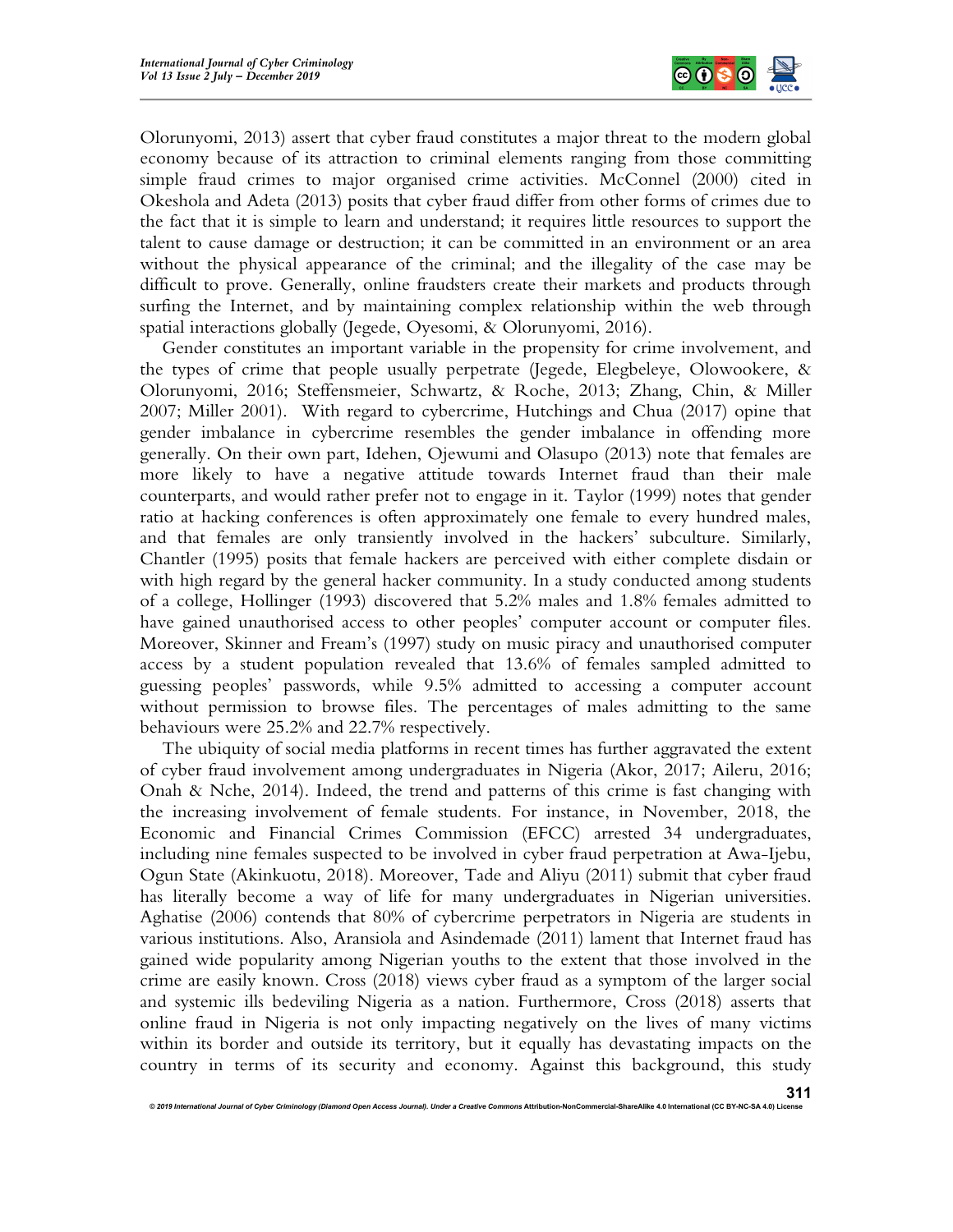examined the pathways and motivations for cyber fraud involvement among female undergraduates of selected universities in south-west Nigeria.

## Theoretical Framework

The propositions of social learning theory were employed as the theoretical base for this study. The theory is essentially an integration of differential association and behavioural learning theories (Akers, 2000). It explicates the learning process that occurs through the interaction with deviant others in which individuals learn to define their attitudes and behaviours as deviant, imitate the behaviour of others, and have these ideas reinforced through a balance between experienced or observed rewards and punishments (Akers, 1998; Akers, 1995). Basically, social learning theory states that crime is a learned behaviour that results from the interaction of four principal components  $-$  (a) differential association (this refers to the people that an individual associates with and how interactions with others who engage in a certain type of behavior can affect the individual's patterns of norms and values); (b) definitions (this connotes the attitudes and meanings that an individual attaches to certain behaviours); (c) differential reinforcement (this entails the relationship between anticipated and actual rewards and punishments that follow a behaviour); and (d) imitation (this means observing behaviour that others are engaging in, and then engaging in that behaviour yourself) (Akers, 1998; Akers, 1995). In essence, social learning theory mainly assumes that a dual directional relationship exists between deviance and conformity, because both are influenced by the process of modelling and reinforcement. Therefore, deviant behaviour is more likely to result when an individual associates more with individuals who engage in and approve of deviant than with people who do not. Thus, if one associates disproportionately with groups that expressed, accepted and involved in deviant behaviour, one is more likely to engage in that same behaviour because these groups are likely to provide reinforcement and serve as models to imitate (Akers, 2000). Female undergraduates who have family member(s) or close friend(s) who are involved in cyber fraud are likely to be positively reinforced and encouraged towards taking to this form of crime.

## Study Area and Study Population

Two universities in south-west Nigeria, Ladoke Akintola University of Technology, Ogbomosho and Olabisi Onabanjo University, Ago-Iwoye constituted the study locations. Ladoke Akintola University of Technology (LAUTECH) is a university jointly owned by Oyo and Osun state governments. It was established in 1987, and has a student population size of about 20,000. Equally, Olabisi Onabanjo University (OOU) was owned by the Ogun state government. It was established in 1982, and has a student population size of over 20,000. These institutions were purposively targeted for this research because previous studies have indicated that cyber fraud is pervasive among undergraduate students of these universities (Akinkuotu, 2018; Tade & Aliyu, 2011; Ojedokun, 2010). The primary target population for this study were female undergraduates of the two selected universities involved in cyber fraud.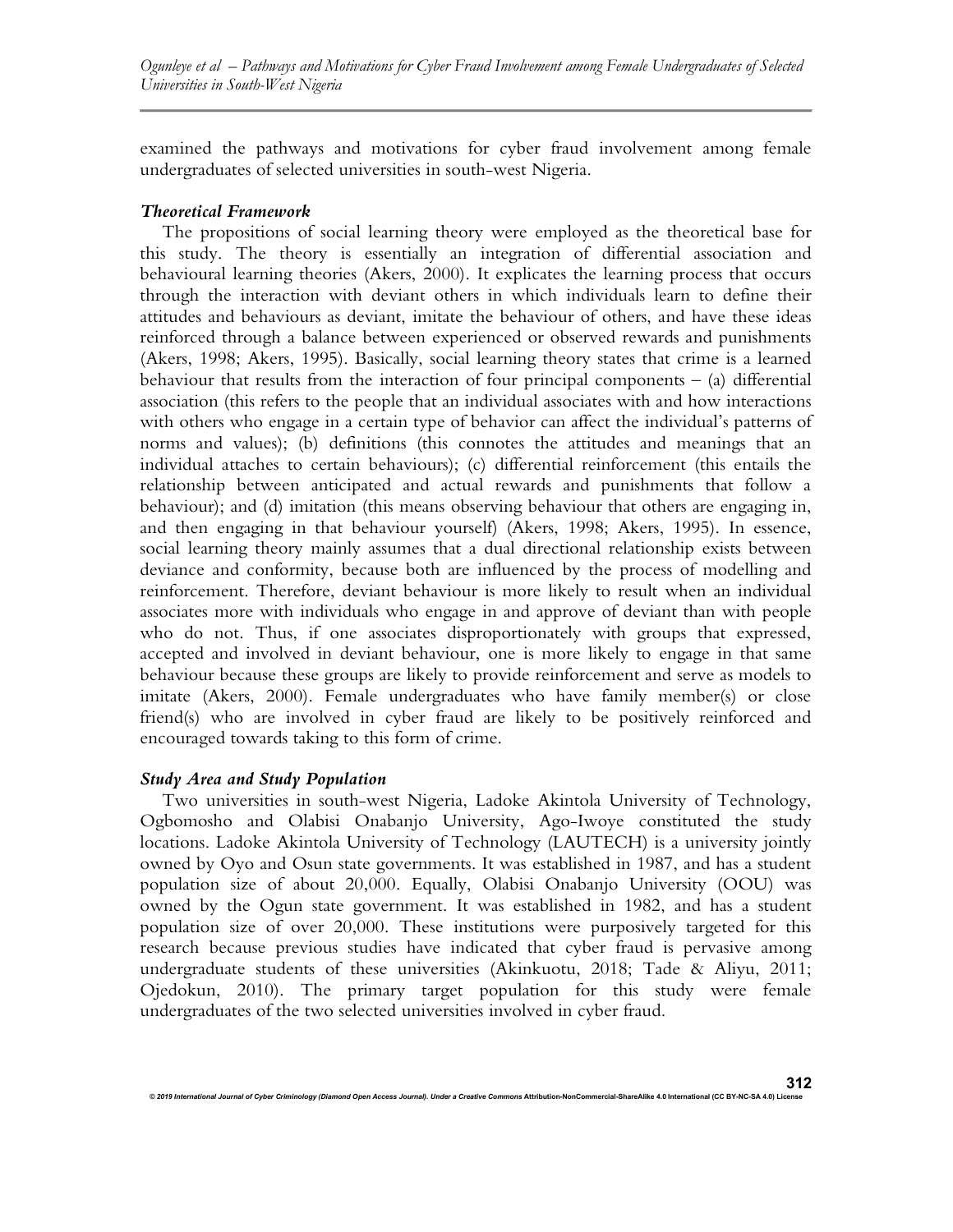

## Methodology

This study was exploratory and cross-sectional in design. Data were principally generated through the in-depth interview method. This method was employed to generate the desired information from 17 female undergraduates perpetrating cyber fraud. The snowball sampling technique was essentially employed for the selection of respondents. At the two Universities covered, initial contact with the first few female undergraduate cyber fraudsters were facilitated with the assistance of some of their male counterparts. Some of the questions raised during the interview sessions with the respondents were: (1) Why do you engage in cyber fraud? (2) How did you become involved in cyber fraud perpetration? (3) Since when have you been perpetrating cyber fraud? (4) Can you explain the type(s) of cyber fraud you normally engage in? (5) How did you learn the skills you are using to perpetrate cyber fraud? (6) How do you normally improve your skills for cyber fraud perpetration? (7) How do you normally identify and select your targets? (8) What methods do you normally deploy to get your targets? (9) What form of relationship exists between male and female students involved in cyber fraud perpetration? (10) What do you normally do with your proceeds from cyber fraud?

The process of data collection from the students was particularly demanding because they were initially skeptical about the mission of the researchers. Typically, pre-arranged meetings and mutually agreed appointments were routinely cancelled by them. In fact, most of them initially declined participation, and it actually took the intervention of some of their close friends before they became fully reassured and gained enough confidence to participate. Nevertheless, some of them totally declined to partake in the interview despite several assurances. Furthermore, those that consented were given the privilege to determine the time and location that were most convenient for them. Generally, the interaction with the respondents typically became easy and warm after the initial was broken. Data generated were subjected to manual content analysis and thematic reporting involving careful transcription, detailed description and interpretation.

## Ethical Consideration

 Owing to the sensitive nature of this study, conscious efforts were made to protect the rights and integrity of the respondents who were interviewed. Generally, the international ethical standard for the conduct of social research was strictly upheld. The objectives of the study were clearly explained to the respondents and their consent was sought before they were involved. Also, they were not subjected to any form of coercion or intimidation, and they were informed of their rights to withdraw participation whenever they deemed necessary. Painstaking efforts were made to ensure that their participation in the study did not expose them to any form of harm.

## Results and Discussion

This section thematically presents and discusses the major findings that emanated in the course of this study. The issues covered involved the pathways to female undergraduates' involvement in cyber fraud, the motivating factors for female undergraduates' involvement in cyber fraud, the mode of operation of female undergraduates involved in cyber fraud, female undergraduates' sources of cyber fraud techniques, and the utilisation of their cyber fraud proceeds.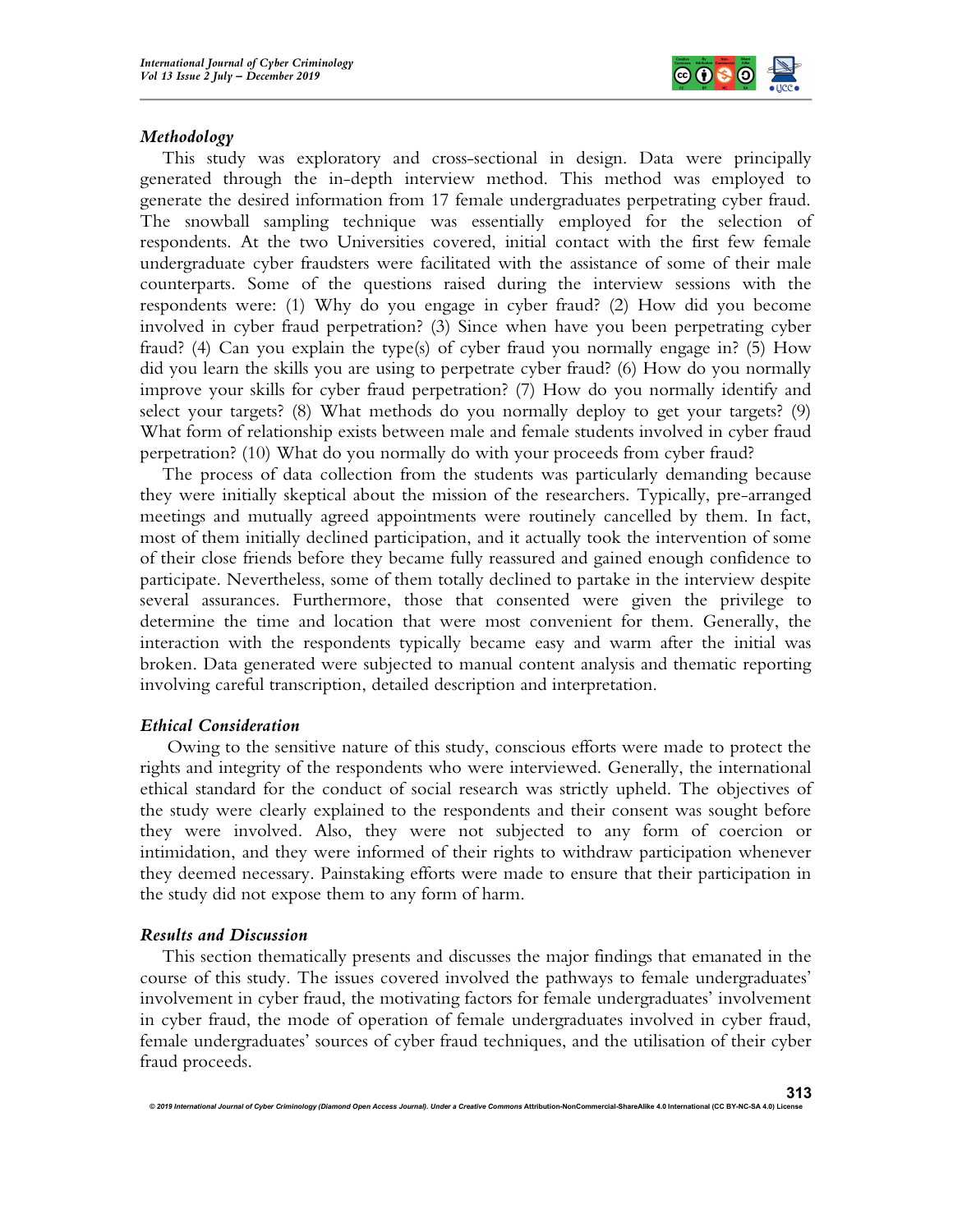## 1. Pathways to Female Undergraduates' Involvement in Cyber Fraud

It was considered pertinent to consider the pathways to female undergraduates' involvement in cyber fraud as a way of generating useful information on the circumstances shaping their positive dispositions towards this form of crime. Generally, findings revealed that all the respondents disclosed that their trajectory into cyber fraud practice was strongly influenced by their significant others who were males. Most of the respondents were initiated into the criminal act by their boyfriend, while others got involved in the act through their brother. It was clearly established in the study that respondents did not delve into cyber fraud perpetration on their own. Rather, they were initiated into the criminal act by their significant others who were also involved in it.

In one of the interviews conducted, a respondent claimed:

I do engage in cyber fraud with my brother. Once he has a job for me, he usually calls me because we are not staying together. He has my BVN (Biometric Verification Number) with him. He will give me the transaction ID and I will pick the money for him, but if he wants me to answer a phone call, I will have to go to his place. I am actually doing it (cyber fraud) with my brother, because what we are doing is not *legit*. So, I cannot do it with an outsider. I believe that I can still be protected if I am doing it with my own blood (relative) (IDI/Female Undergraduate/CyberFraudster/Islam/Yoruba/LAUTECH/200L/18years).

In the words of another respondent:

My Godfather who is also my school father kind of introduced me to cyber fraud because my dad was unable to pay my school fees and I have to hustle by myself (IDI/ Female Undergraduate Cyber Fraudster /Christianity/Igbo/OOU/300L/21years).

Another respondent had this to say:

My boyfriend introduced me to it (cyber fraud); and seeing how they (other people involved in cyber fraud) do it and get money, nobody wants to live without having money. Looking at them, and seeing the way they are doing stuffs, and at the end they usually come up with money, there is no way one would not have interest in it (IDI/ Female Undergraduate Cyber Fraudster /Christianity/Yoruba/OOU/300L/22years).

A respondent also mentioned:

I have always been doing it (cyber fraud). The first time I tried it myself, I made money. So, I was encouraged to do more. Actually, I never learnt from any group of people. I got to learn it from a particular person and that person is my boyfriend. Any issue I am having on my scheme, I usually discuss it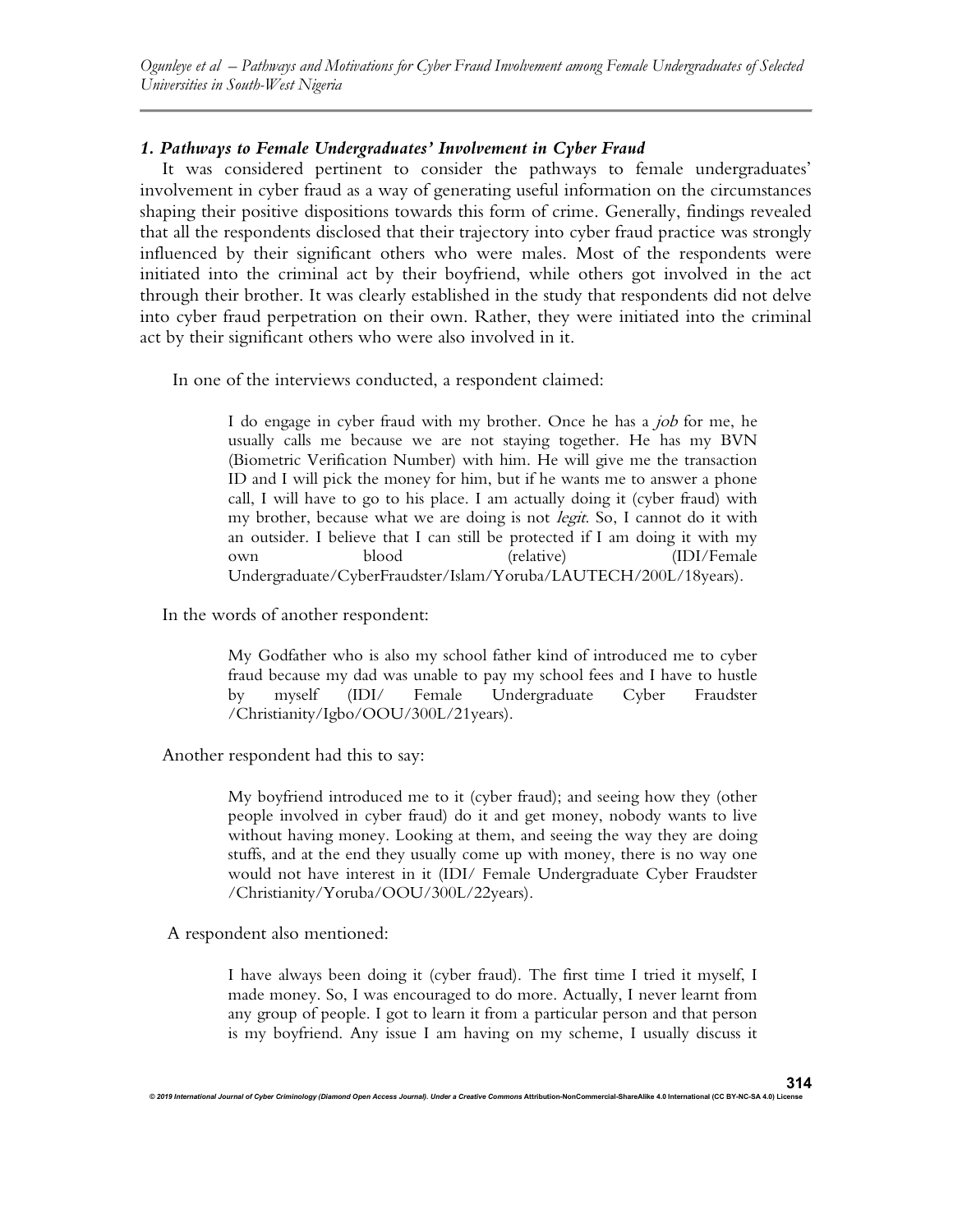

with him. Whenever I need any information, I always ask him (IDI/ Female Undergraduate Cyber Fraudster /Christianity/Yoruba/OOU/300L/22years).

From the above submissions, it is clear that the involvement of female undergraduates in cyber fraud was strongly influenced by their significant others, who could either be a boyfriend or a boyfriend or a godfather. A major deduction that can be made from this finding is that female students were initiated into cyber fraud perpetration by their male relatives and associates. The implication of this finding is that the risk for female undergraduates to be receptive to cyber fraud is higher if their brothers or boyfriends were involved in it. Also, this result is similar to the findings of Ige's (2008) study which discovered that secondary school students in Oyo and Ondo States, Nigeria were being initiated into Internet crime by their friends in the universities, polytechnics, and colleges of education. Equally, it validates a major proposition of social learning theory which submits that deviant behaviour is more likely to result when an individual associates more with individuals who engage in, and approve of deviant than with people who do not. Furthermore, this result is in tandem with the outcome of Miller and Morris 's (2014) study which discovered that associations with delinquent peers who have records of cyberbullying appeared to have a significant effect on people's tendencies towards such new deviant behaviour.

## 2. Motivating Factors for Female Undergraduates' Involvement in Cyber Fraud

Information was also sought on the motivating factors for female undergraduates' involvement in cyber fraud as a way of understanding the situational and contextual indices informing their decisions to take to this form of crime. Findings revealed that different push and pull factors accounted for respondents' involvement in the perpetration of cyber fraud. Nearly all the female cyber fraudsters interviewed ascribed their motivation for indulging in online fraud to financial need and peer pressure, only few of them attributed their involvement in the criminal act to the desire for fun and entertainment. For instance, in one of the interviews conducted in LAUTECH, a respondent opined thus:

> My brother who engages in cyber fraud is my junior. I am his elder sister. I just thought that if what my brother is doing (cyber fraud perpetration) could fetch him money why can't I also do same and earn money for the family? At least, what a man can do a woman can do better, that was just what actually motivated me to engage in it (IDI/ Female Undergraduate Cyber Fraudster/ Islam/Yoruba/LAUTECH/300L/24years).

A respondent also stated:

What actually motivated me is that I needed money. Whenever I saw my friends buying something I could not afford, I always feel so bad. That was why I decided to go into cyber fraud. I prefer engaging in cyber fraud to becoming an *olosho* or a runs-girl (sex-worker) (IDI/ Female Undergraduate Cyber Fraudster /Christianity/Yoruba/OOU/400L/22years).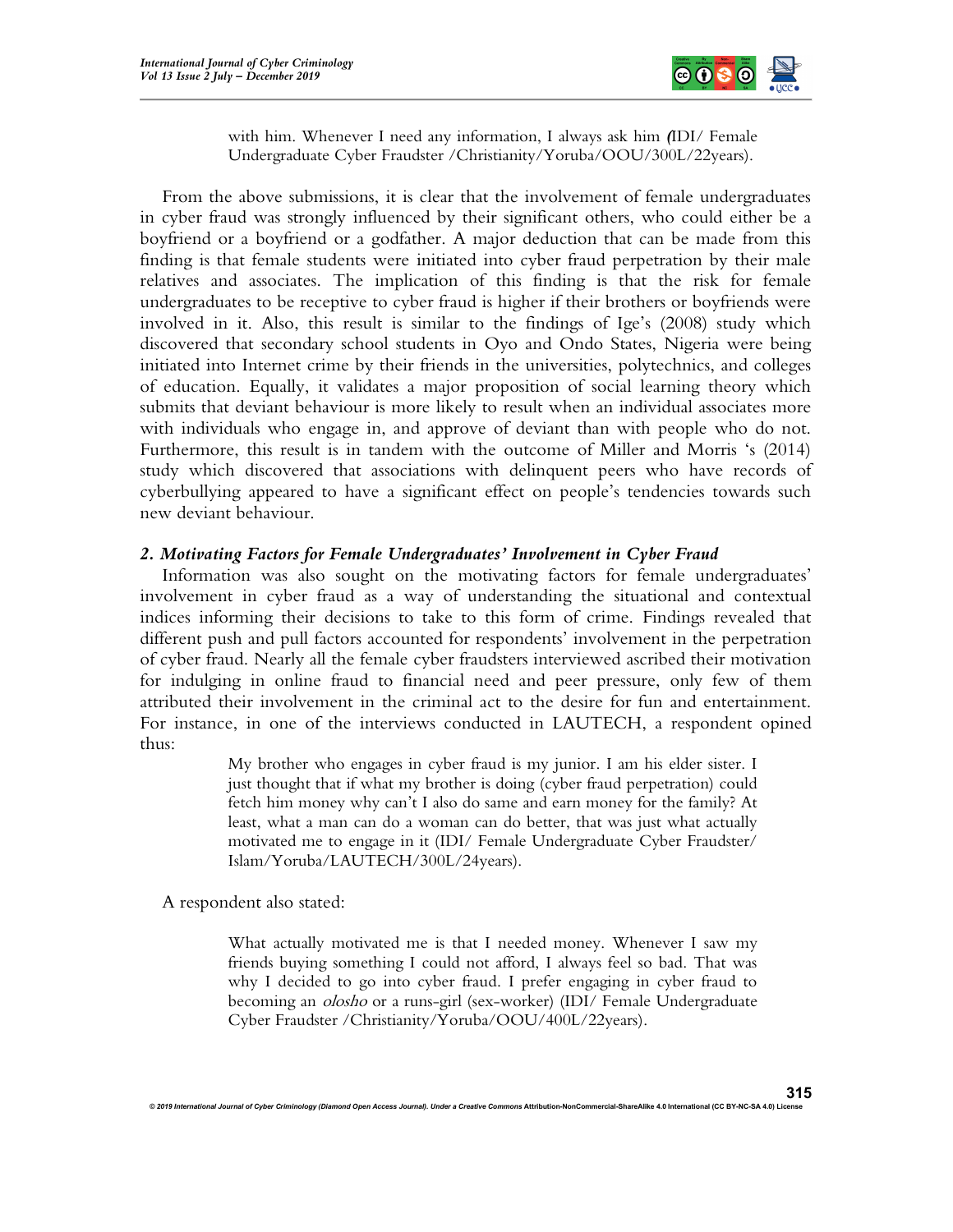In the words of another respondent:

I was a teacher before I gained admission into this University. I was teaching in a primary school where I was receiving a salary as low as four thousand five hundred naira  $(\frac{N}{4}, 500)$  per month. Then, luckily enough I was able to gain admission to study in OOU, so I had difficult time after my verification and registration. I almost gave up until my Godfather, who was then my school father, showed me the way (cyber fraud) (IDI/ Female Undergraduate Cyber Fraudster/Christianity/Igbo/ OOU/300L/21years).

However, a respondent asserted:

Nothing actually motivated me to engage in it (cyber fraud). It is just something I decided to do to while away time, have some fun and probably to make some money (IDI/Female Undergraduate Cyber Fraudster /Christianity/Yoruba/OOU/200L/20years).

It can be inferred from these narratives that financial gain and peer pressure were the dominant factors encouraging female undergraduates' involvement in cyber fraud in Nigeria. Most of the respondents claimed they were pushed into engaging in cyber fraud to meet some financial demands such as payment of their tuition fee, augmenting the inadequate monthly allowance received from their parents, and procuring some materials needed in school. Indeed, engaging in cyber fraud was considered by the respondents as a better alternative to taking to prostitution. Although most of the respondents were motivated to engage in cyber fraud, few of them took to the act out of the desire for fun and entertainment. This outcome is in tandem with the result of Ojedokun's (2010) research which found the desire for monetary gain and peer pressure to be the major factors predisposing university undergraduates in south-west Nigeria to cybercrime.

## 3. Mode of Operation of Female Undergraduates Involved in Cyber Fraud

The success or failure of a crime is often influenced by the method(s) employed by its perpetrator(s) (Schamelleger & Volk, 2018; Brown, Geis, & Esbensen, 2010). Therefore, the mode of operation usually adopted by female undergraduates for facilitating cyber fraud was investigated as a way of understanding their levels sophistication and dexterity regarding this form of crime. Generally, female undergraduate cyber fraudsters relied on the utilisation of social media platforms and social engineering for enticing and swindling their victims. Some of the methods commonly employed involved selling fictitious goods on social media platforms, engaging in romance scam, engaging in identity theft, and soliciting money from donors through false pretense and deception. In one of the interviews conducted at LAUTECT, an interviewee described her method of operation this way:

> Everything is done online. If you message them (potential victims) and they are falling for you, they do not block you (Facebook account) or report you to Facebook administrator. Then, I will continue chatting with them until a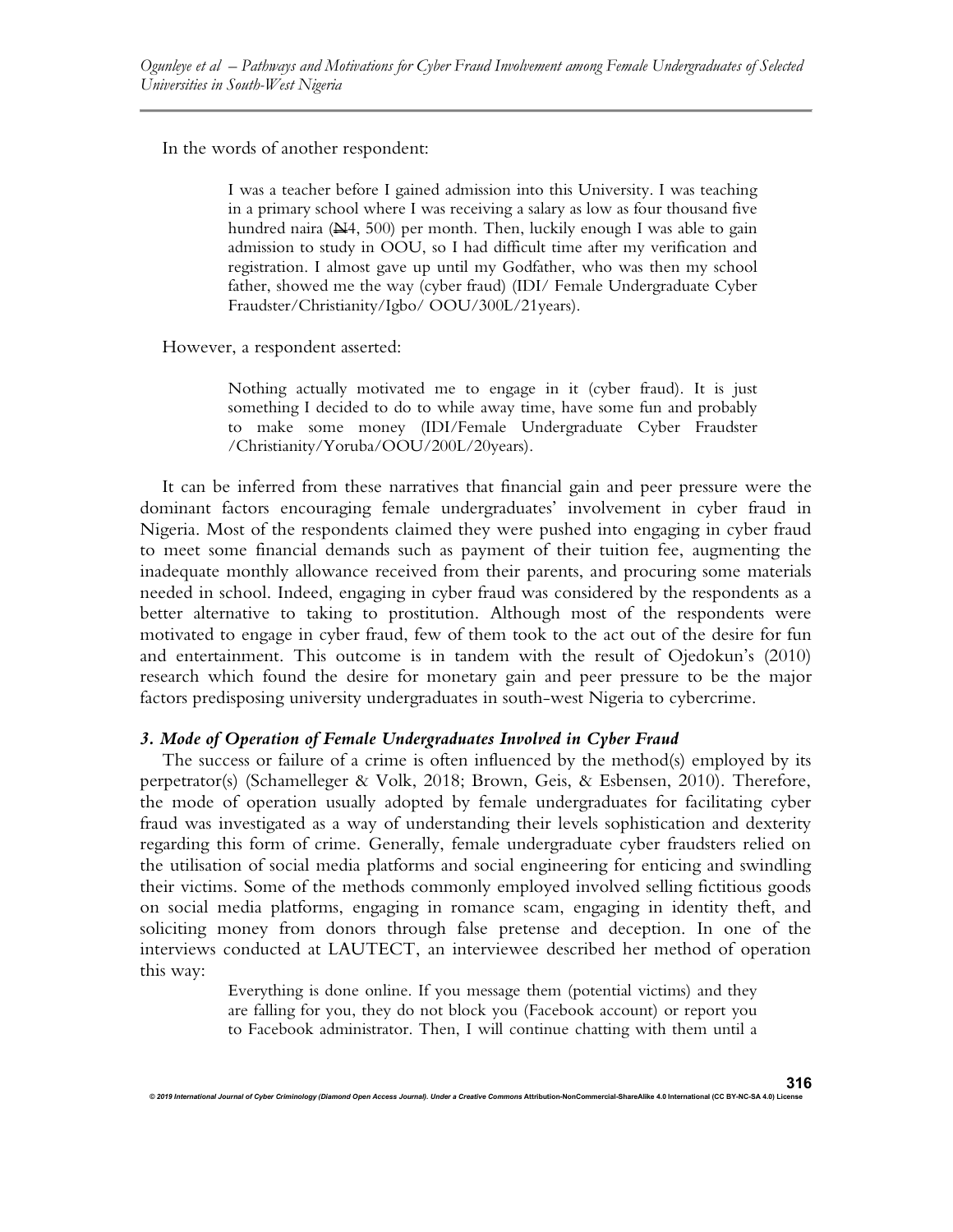

317

form of relationship is established (IDI/ Female Undergraduate Cyber Fraudster /Christianity/Yoruba/ LAUTECH/400L/23years).

In the words of another:

It is just a matter of opening a new account (social media). The truth is that cyber fraud will not be possible without them (victims); this is because they are the ones making it easier for us. Imagine, you as a female opened a Facebook account, and in the next three minutes your inbox is already filledup with messages of people trying to know more about you. We just make use of this kind of opportunity to get what we want (IDI/ Female Undergraduate Cyber Fraudster /Islam/Yoruba/OOU /400L/24years).

Also, a respondent stated:

Dating (online) is deeper. There are some females that do *legit*, and when it comes to *legit*, they usually use their own real picture. Some of them are lucky enough to meet a man that would tell them, I really want to marry you, if it is for me to bring you down here (Europe or America). They are easily trusted because they engage in video calls with them. But for someone like me, I am using someone else's picture. Really, the trust is not easy to build because some of them usually ask me to make video call with them. You know, one would not be able to make a video call because of the fake identity. This kind of thing can be discouraging, but if you know how to turn someone's brain (to manipulate) by bringing up lies, then you can be lucky (IDI/ Female Undergraduate Cyber Fraudster /Islam/Yoruba/OOU/300L/24years).

Another had this to say:

We usually go online and pretend as if we sell different things like body cream, bathing soap, bags, shoes, watches, children wear etc. What we usually do is that we normally open a page for what we do on Facebook or Instagram and we get a new sim card. On the page, we usually advertise what we sell and include our phone contact(s). When you call the number with the Truecaller application, it would display the name of the business we use the sim card to register, but we usually ensure that the location icon is put off. When we are engaging in local scam, we get new sim-card, a new Facebook or Instagram page, write a new name which is mostly the name that goes with whatever we are selling, they cannot even trace us or detect us with the Truecaller application. The only source through which we can be successfully traced is through our bank. Whenever I am browsing, I always make sure that the location icon is off so that people will not be able to detect where I am and trace me. I can even be in Ogun State and write online that I am in Taraba State, and that the goods will take some days before it could get delivered (IDI/ Female Undergraduate Cyber Fraudster /Christianity/Yoruba/OOU/400L/23years).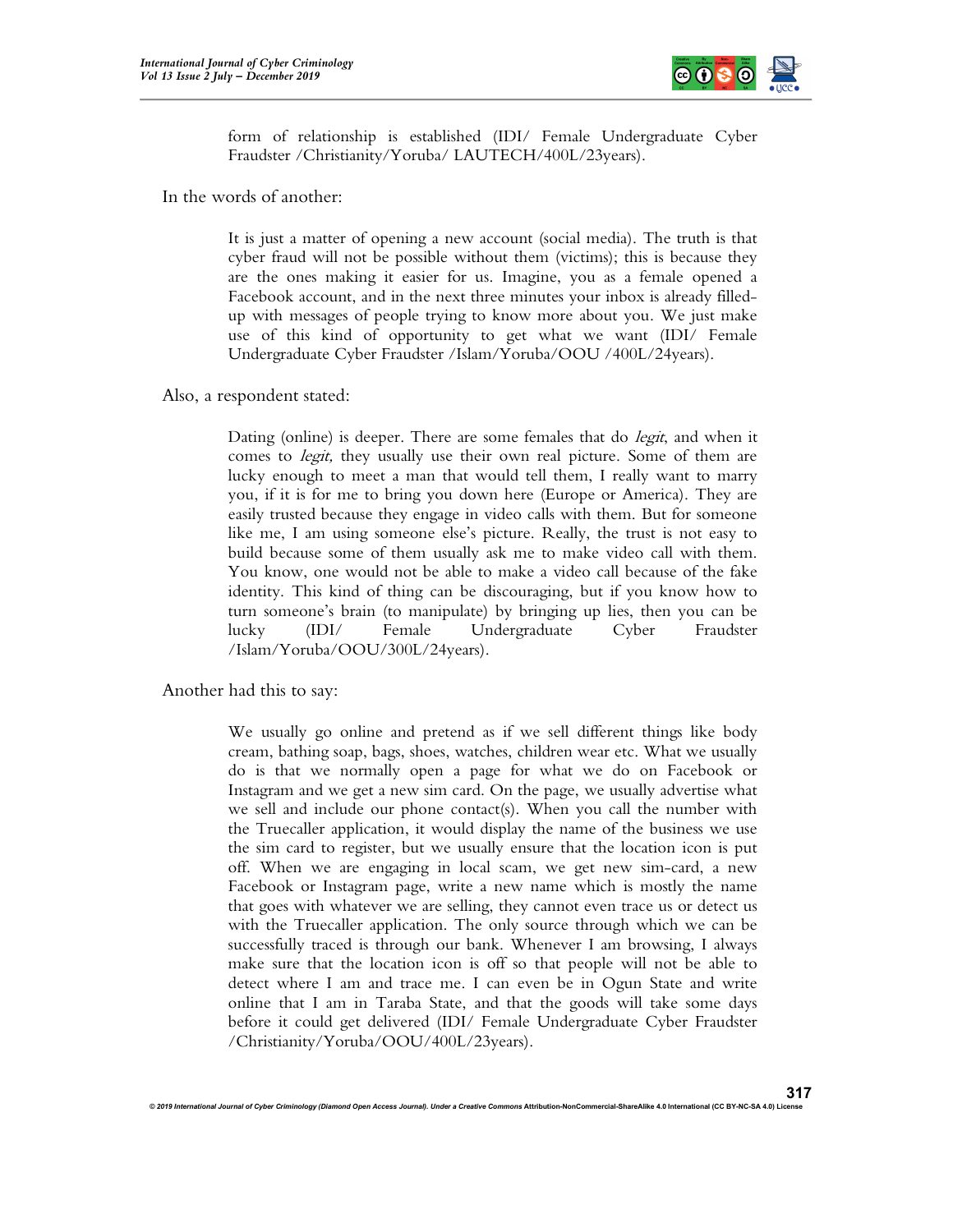An interviewee also mentioned this:

I normally send a passionate message to someone online that I am suffering from cancer, and that I have raised a certain amount of money. I will then indicate that my spirit asked me to request for your financial assistance in order for me to get enough money so as to be able to treat myself. If the person believes my story, he or she person would send me some money (IDI/ Female Undergraduate Cyber Fraudster /Islam/Yoruba/OOU/300L/21years).

It can be deduced from these submissions that female undergraduates involved in cyber fraud employed a wide range of methods for perpetrating the crime. Some of the major ones mentioned were advertising fictitious goods on the social media platforms, especially Facebook and Instagram, engaging in fake online dating, relying on female charms and wits to attract victims, and requesting for financial assistance to treat terminal illnesses from anonymous donors. This finding indicates that female undergraduate cyber-fraudsters like their male counterparts are ingenious people who have carefully devised different means of ripping-off their victims both locally and internationally. Kunz and Wilson (2004) have also observed that computer fraudsters are using electronic resources to present fraudulent or misrepresented information as a means of deception. Another major deduction that can be gleaned from this finding is that female undergraduates involved in cyber fraud are maximising the wider interconnectivity and interactive advantages presented by the ubiquity of social media platforms in Nigeria for their criminal activities. Akor (2017) and Aileru (2016) have also affirmed that undergraduate students in Nigeria are employing social media platforms to victimise their unsuspecting their targets. In addition, this outcome validates a tenet of social learning theory which states that if one associates disproportionately with groups that expressed, accepted and involved in deviant behaviour, one is more likely to engage in that same behaviour because these groups are likely to provide reinforcement and serve as models to imitate (Akers, 2000).

## 4. Female Undergraduates' Sources of Cyber Fraud Techniques

Attention was also devoted to female undergraduates' sources of information on techniques for perpetrating cyber fraud. Generally, findings revealed that female undergraduate cyberfraudsters usually gather information for facilitating their criminal act from different sources. Although all the respondents identified their male relatives and friends who were also cyber fraudsters as the primary source(s) of information for cyber fraud techniques. Nevertheless, they were not solely dependent on a single source, as they normally cross-fertilize ideas with different sources. Also, they usually do conduct their own private research on the Internet to determine new result-oriented techniques. One of the students interviewed at the Olabisi Onabanjo University, Ago-Iwoye stated thus:

> To an extent doing it (cyber fraud) with my boyfriend has helped me a lot. For instance, there was a time I got a client I was talking to, it was my boyfriend that realised that we could make a lot of money from him. In fact, I did not realise this potential initially. When he helped me to handle him,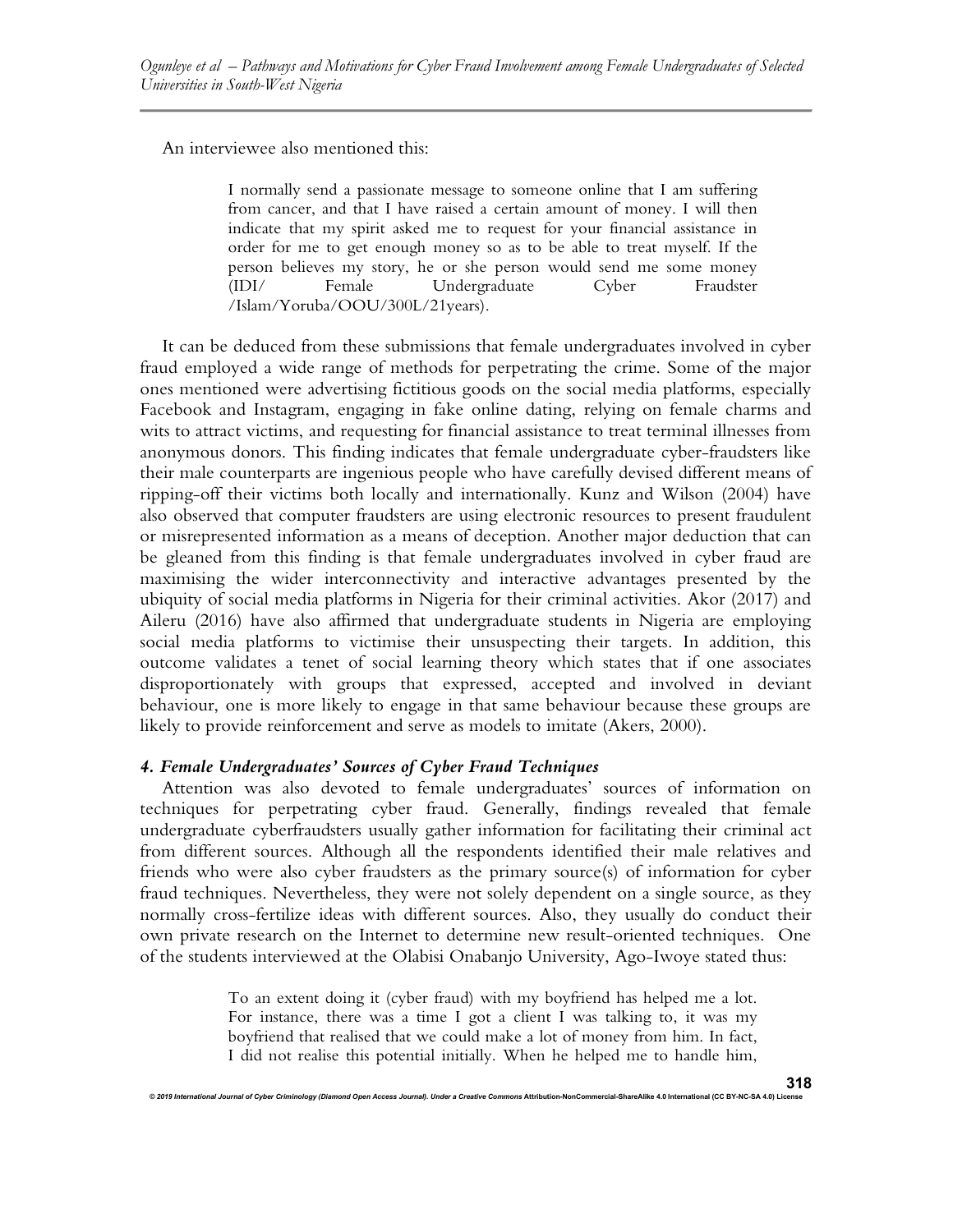

the client paid a lot of money (IDI/Female Undergraduate Cyber Fraudster /Christianity/Igbo/OOU/300L/23years).

A respondent also said:

I have guys that do give me formats (ideas) of what to ask my clients. They will always ask me if I am making progress in the scheme. Whenever I tell them that hit is slow or not moving, they usually give me advice as per new tricks that I can use on clients. This usually works, but sometimes it does not work as expected. So, I always ensure I Google everything they told me before using it on my *clients*. So, if it is not possible, I will tell them and say, let us do something else. I do not want to run into debt. For instance, there was a time my friend told me about the basic travelling allowance (BTA) format which I Googled, and realised that it is only members of staff in a company that can ask for that kind of money, so I told the person who gave me the format not to try it

(IDI/FemaleUndergraduate/CyberFraudster/Christianity/Yoruba/OOU/300 L/20years).

Another interviewee stated:

I use to sit with the guys in my hall whenever they are doing it (cyber fraud perpetration). I will be looking at them and be asking question. From there I will be helping them to clone accounts for lotto. In the process, I will be practicing on my own through that. But for online dating, one will just need to open an account on a dating site and one would just be acting normal as if one is chatting with one's boyfriend (IDI/Female Undergraduate Cyber Fraudster /Islam/Yoruba/OOU/300L/21years).

In the words of another:

We are in the computer age, so things are really easy to learn and understand. Even using one's mobile phone without any person teaching one how to go about it (cyber fraud perpetration), one can easily browse different techniques online. I do stay with those that have already know it and grab what they are doing, and whenever I am on my own, I do try it (IDI/Female Undergraduate Cyber Fraudster

/Christianity/Yoruba/LAUTECH/400L/23years).

A respondent also claimed:

I use to read and go through the format they (other friends perpetrating cyber fraud) normally give to me. If I meet a client for the first time, the suitable question I can ask him or her is contained in the format I already collected. For example, I can ask the client the kind of music he or she likes to listen to or the type of food he or she likes to eat etc. (IDI/Female Undergraduate Cyber Fraudster /Christianity/Yoruba/OOU/400L/24years).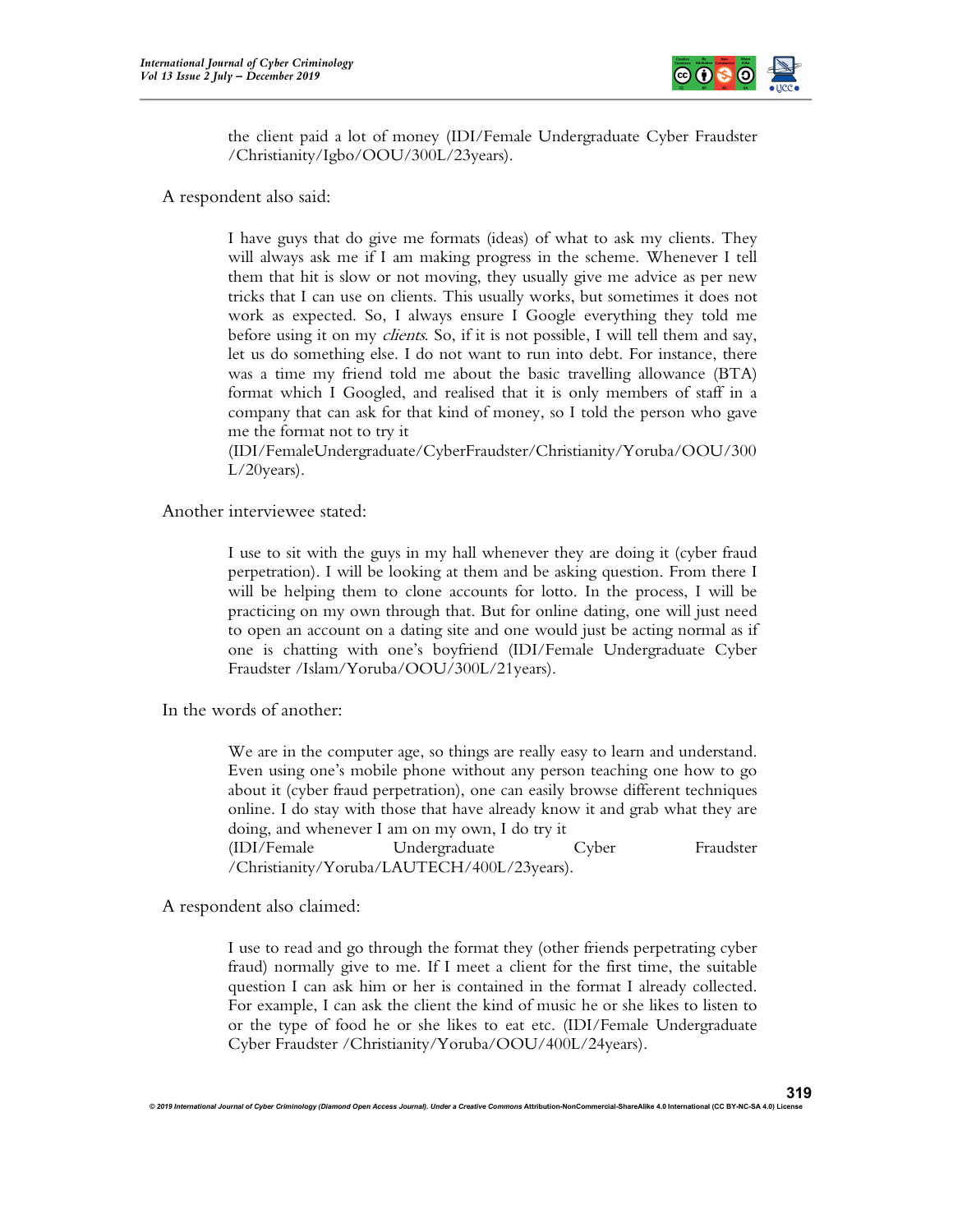These narratives indicate that female undergraduates involved in cyber fraud mostly learned the techniques for perpetrating the crime from their friends and associates. Equally, some of them also do combine the techniques learned from others with information generated on the Internet. The implication of this finding is that female undergraduates have realised that cyber fraud requires constant creativity and elements of ingenuity to be successfully perpetrated. Therefore, they are usually actively making efforts to be able to succeed in the criminal act by learning from their male counterparts who are already well-established in the illegal business. Adeniran (2008) has equally posited that youths of both sexes are functionally involved in Internet fraud in Nigeria with varying specialised functions. Furthermore, this finding brings to bear the relevance of social learning theory which views imitation or modelling to be central to the learning process which essentially involves observing the behaviour of others.

#### 5. Female Undergraduates' Use of Cyber Fraud Proceeds

Previous studies have indicated that male undergraduates involved in cyber fraud in Nigeria are spendthrifts who are generally wasteful to the extent that they have been widely recognised to be maintaining distinct social lifestyles which conferred on them the status of big boys among their peers (Ojedokun & Eraye, 2012; Aransiola & Asindemade, 2011; Tade & Aliyu, 2011). Thus, respondents were questioned on how they usually utilise the proceeds realised from cyber fraud. The study established that female undergraduate cyber fraudsters were generally using the financial gains of their fraudulent activities for two major things. Apart from using the illicit gains for their upkeep and for meeting some of the needs of their immediate family members, they are also saving and investing their proceeds in some legitimate businesses.

One of the respondents submitted:

I usually settle (give money) my family members and make sure they are okay. I do provide for my family needs, and I have another savings account where I do keep my money (IDI/ Female Undergraduate Cyber Fraudster/Islam/Yoruba/OOU/300L/24years).

Another respondent declared:

I get most of the things that I need. My monthly stipend is nothing. So, calling my parents for money is like making them feel bad. My elder sister is not into cyber fraud so at times I do send stuffs to her. Also, at times, I even do send money to my brother and my parents, especially when my mum wants to get something for herself (IDI/ Female Undergraduate Cyber Fraudster /Islam/Yoruba/LAUTECH/200L/18years).

© 2019 International Journal of Cyber Criminology (Diamond Open Access Journal). Under a Creative Commons Attribution-NonCommercial-ShareAlike 4.0 International (CC BY-NC-SA 4.0) L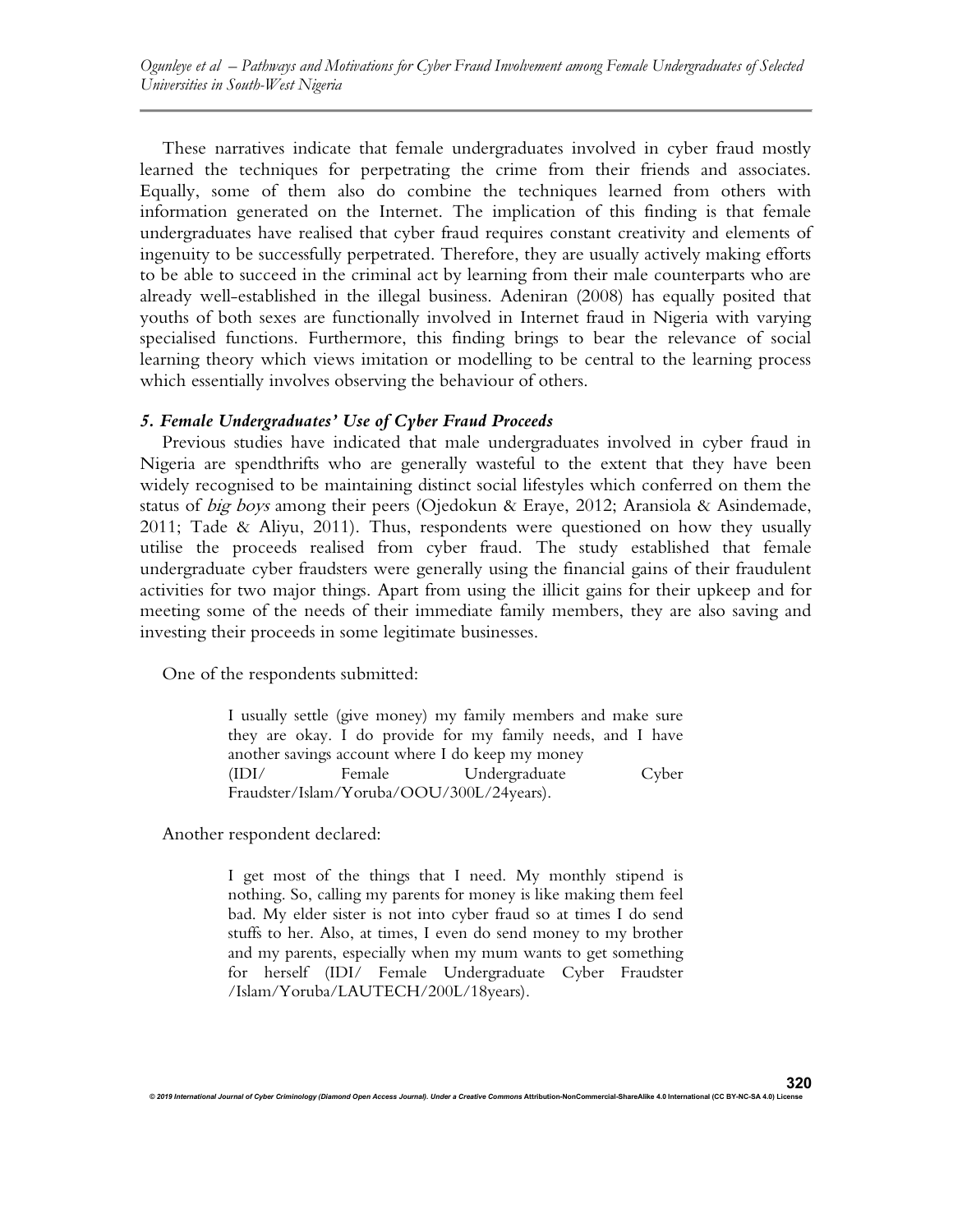

In the words of another respondent:

From this *yahoo-yahoo* (cyber fraud) thing, I have gotten myself an oven because I am also into baking. I have gotten all my baking equipment which also fetches me some additional money (IDI/ Female Undergraduate Cyber Fraudster /Christianity/Yoruba/OOU/400L/22years).

Also, a new entrant into this crime said:

I do not have any asset now because I just started it (cyber fraud). However, people use to say that if you made money, you will spend it anyhow. It depends on the individual. If you have plans you will know what you are doing. Okay, for me that I decided to get involved in Gee (cyber fraud), I know what I want to use the money for when I make a hit. But there are some people that are just engaging in Gee, they do not have plans. If I see one big money now why would I not invest? I will invest in something that will be bringing me money every time (IDI/Female Undergraduate Cyber Fraudster/Yoruba/OOU/300L/22years).

These responses indicate that female undergraduates involved in cyber fraud, unlike their male counterparts who are reputed to be extravagant and generally careless with their criminal proceeds, see the crime as a source of income for meeting their own personal and their relatives' financial needs. Also, they viewed cyber fraud as a means of generating the initial capital for which they are planning to invest in a legitimate business. This finding negates the position of Idehen et al. (2013) that females are more likely to have a negative attitude towards Internet fraud, and would rather not engage in it. Another deduction that can also be made from these finding is that the relatives, including parents of some of these female students may be indirectly encouraging them to continue to perpetrate the crime as a result of their financial dependence on them. Moreover, social learning theory opines that individuals' behaviours and attitudes develop in response to the reinforcement and encouragement from the people around them.

## Conclusion

This paper has examined the pathways and motivations for cyber fraud involvement among female undergraduates of two universities, Ladoke Akintola University of Technology (LAUTECH) and Olabisi Onabanjo University (OOU) in south-west Nigeria. Generally, female undergraduates involved in cyber fraud got initiated into the crime by their male relatives and associates. The need for financial gain was the dominant factor encouraging their involvement in the criminal act. Also, the methods commonly employed by the female students for perpetrating cyber fraud included: advertising fictitious goods on the social media, especially Facebook and Instagram, engaging in online dating, relying on female charms and wits to attract potential victims, and requesting for financial assistance to treat terminal diseases from anonymous donors. Friends constituted the major source of information for the respondents on the techniques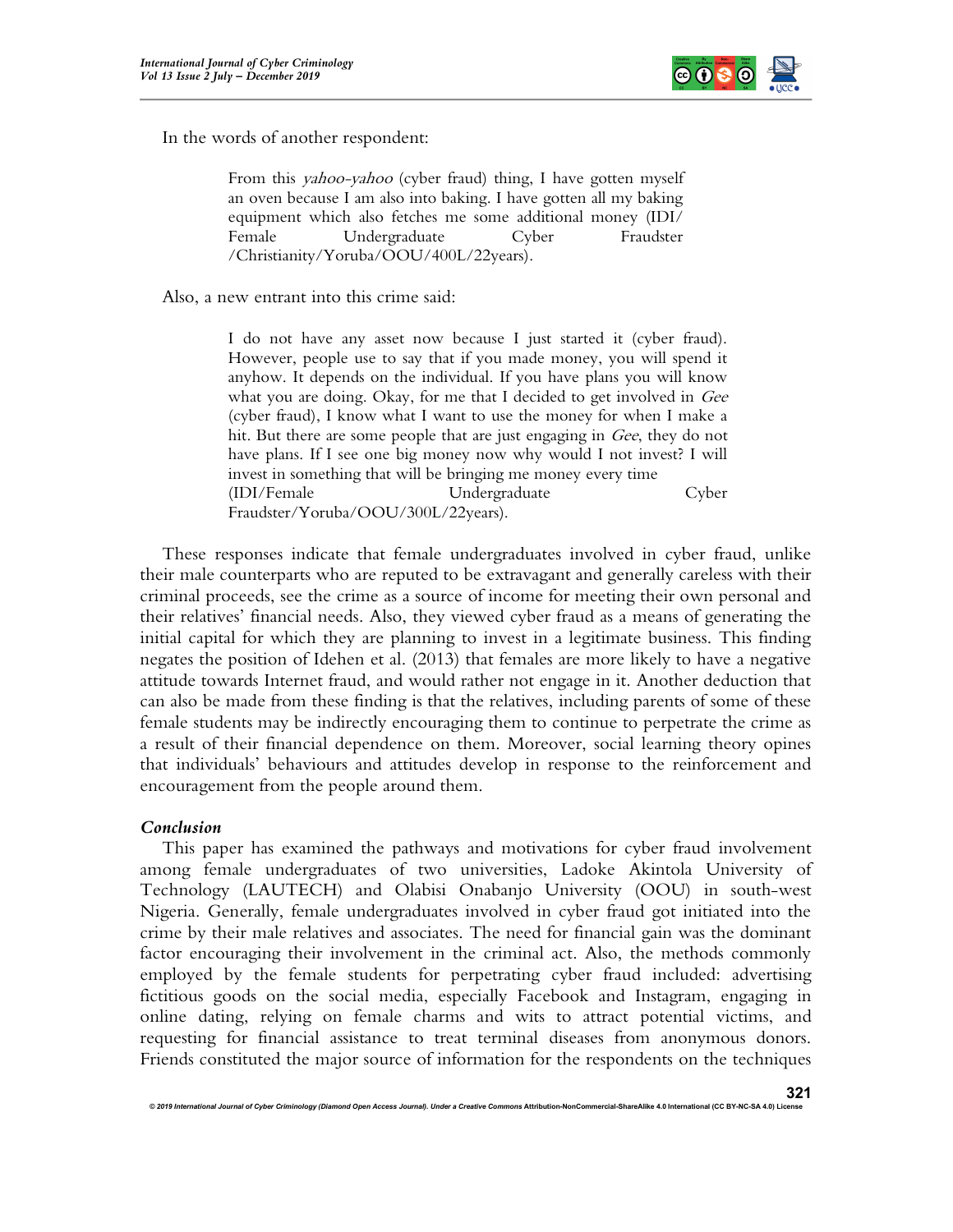employed for perpetrating cyber fraud. Female undergraduates saw cyber fraud as a source of income for meeting their own personal and their relatives' financial needs, and as a means of generating the initial capital for investing in a legitimate business. Cyber fraud is not only having devastating effects on the victims, but it is also negatively impacting the economy and international image of Nigeria as a nation. Therefore, the following recommendations are suggested as way of addressing the problem:

Relevant security agencies, particularly the Economic and Financial Crimes Commission (EFCC) should intensify their efforts at tackling cyber fraud by developing strategies for identifying, arresting, and prosecuting female undergraduates involved in it. Indeed, the nearly exclusive ascription of cyber fraud perpetration in Nigeria to male youths (*yahoo boys*) has over time deflected attention away from female undergraduates perpetrating the crime. Although female students involved in this crime typically maintain a low profile which usually make them difficult to identify, nevertheless security personnel can infiltrate their networks by through the assistance of their arrested male counterparts. Similarly, the Student Affairs Department in Nigerian tertiary institutions in collaboration with their school managements should design a framework through which cyber fraud perpetration can be effectively discouraged among their students. This step can be achieved by setting up of anti-cyber fraud campus committee that would be charged with the responsibility of detecting and penalising students engaging in cyber fraud. Also, the whistle blowing policy newly created by the Federal Government of Nigeria to discourage corruption among Nigerians should be expanded to cover cyber fraud perpetration among tertiary institution students. In this instance, a form of reward system should be created to encourage students to provide information that can be useful for the identification and arrest of their colleagues perpetrating cyber fraud. Finally, there is a need to embark upon massive reorientation regarding cyber fraud perpetration. Indeed, the 'get quick rich' mentality that is pervasive among the youths in Nigeria should be discouraged. This step requires a multi-level approach that will essentially involve relevant stakeholders including the family and religious institutions, the media, and officials of the National Orientation Agency (NOA).

## References

- Adeniran, A. I. (2008). The internet and emergence of yahoo-boys sub-culture in Nigeria. International Journal of Cyber Criminology, 2(2), 368–381.
- Aderinto, A. A., & Ojedokun, U. A. (2017). Cyber underground economy in Nigeria.In P. N. Ndubueze (Ed.), Cyber criminology and technology-assisted crime control: A reader (pp. 219-226). Zaria, Nigeria: Ahmadu Bello University Press.
- Aghatise, E. J. (2006, June). Cybercrime definition. Computer Research Centre. Retrieved from http://www.crime-research.org/articles/joseph06/2.
- Aileru, M. M. (2016). Social media and cyber victimization experience of University of Ibadan undergraduate students (Unpublished master's thesis). African Centre for Information Science (ARCIS), University of Ibadan, Ibadan, Nigeria.
- Akers, R. L. (1985). *Deviant behaviour: A social learning approach*. Belmont, CA: Wadsworth.

© 2019 International Journal of Cyber Criminology (Diamond Open Access Journal). Under a Creative Commons Attribution-NonCommercial-ShareAlike 4.0 International (CC BY-NC-SA 4.0) L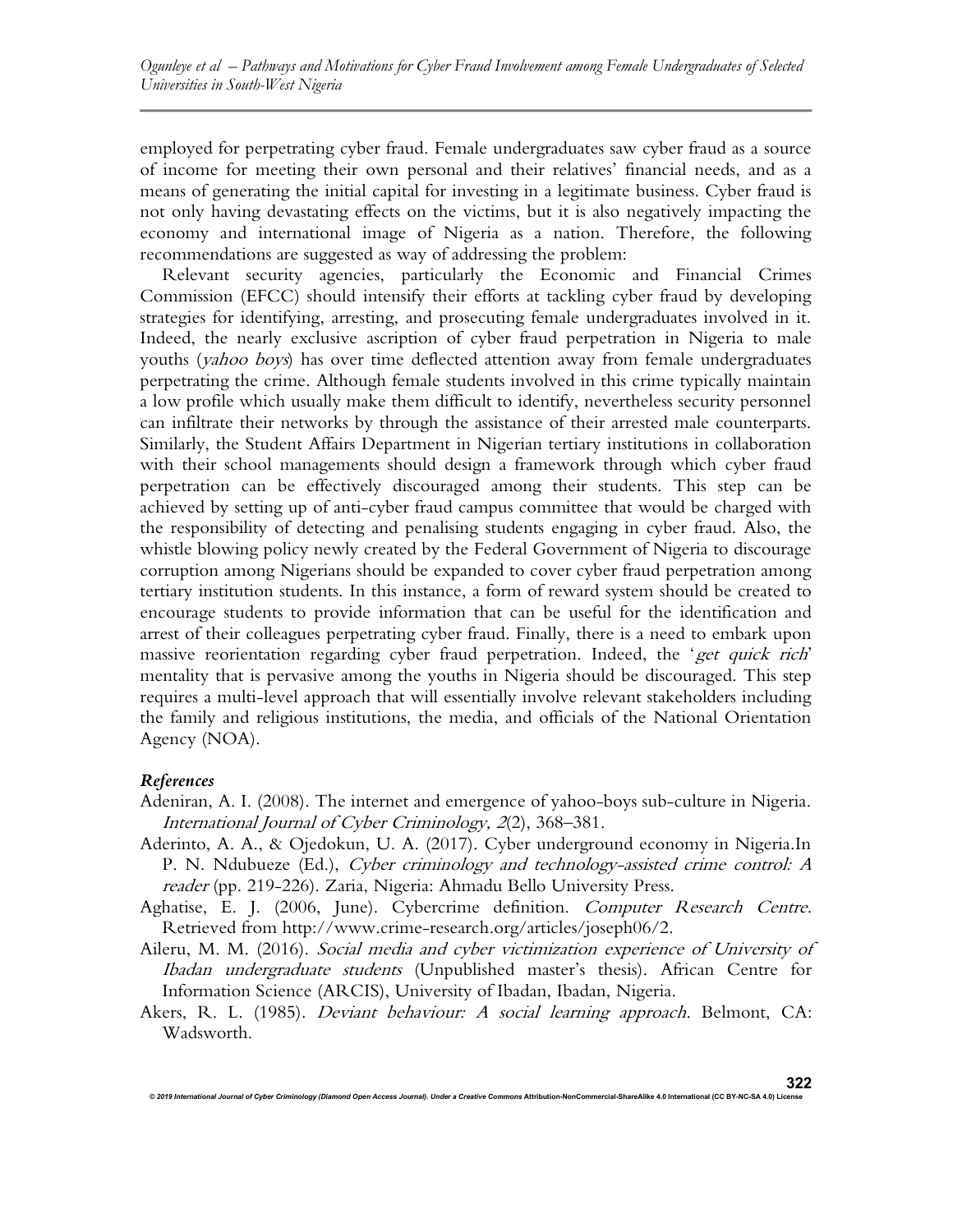

- Akers, R. L. (1998). Social learning and social structures: A general theory of crime and deviance. Boston, MA: Northeastern University Press.
- Akers, R. L. (2000). Social learning theory. USA: Roxbury Publishing Company.
- Akinkuotu, E. (2018, November). EFCC arrests 23 OOU students, 12 others for internet fraud. The Punch. Retrieved from https://punchng.com/efcc-arrests-23-oou-students-12-others- for-internet-fraud.
- Akor, L. (2017). The social media, deviance and youths in Nigeria. In P. N. Ndubueze (Ed.), Cyber criminology and technology-assisted crime control: A reader (pp. 47–64). Zaria, Nigeria: Ahmadu Bello University Press.
- Amosun, P. A., & Ige, O. A. (2009). Internet crime: A new breed of crime among inschool aged children in Nigeria. The African Symposium: An Online Journal of African Educational Research Network, 9(2), 90–98.
- Anyanwu, J., Oforegbu, T., Igbo, J., & Obiyo, N. (2012). Application of E-learning as a conduit for computer crime among deviant university undergraduates in Nigeria: Psychological and counselling implications. US-China Education Review,11, 979–985.
- Aransiola, J. O., & Asindemade, S. O. (2011). Understanding cybercrime perpetrators and the strategies they employ in Nigeria. Cyberpsychology, Behavior, and Social Networking, 14(12), 759-763.
- Arowosaiye, Y. I. (2008, November). The new phenomenon of phishing, credit card fraud, identity theft, internet piracy and Nigeria criminal law. Paper presented at  $3<sup>rd</sup>$ Conference on Law and Technology, Faculty of Law, University Kebangsaan, Malaysia and Faculty of Law, University of Tasmania, Australia.
- Babatunde, M. M., & Olanrewaju, M. K. (2015). Peer pressure, parental socioeconomic status, and cybercrime habit among university undergraduates in Southwestern Nigeria. International Journal of Technology in Teaching & Learning,11 (1), 50–59.
- Brown, S. E., Esbensen, F., & Geis, G. (2010). Criminology: Explaining crime and its context (Seventh Edition). Mathew Bender & Company, Inc.
- Button, M., & Cross, C. (2017). Technology and fraud: The 'fraudogenic' consequences of the Internet Revolution. In M. R. McGuire and T. J. Holt (Ed.), The Routledge handbook of technology, crime and justice (pp.78- 93). Routledge.
- Chantler, A. N. (1995). Risk: The profile of the computer hacker (unpublished thesis). Curtin University, Australia.
- Cross, C. (2018). Marginalised voices: The absence of Nigerian scholars in global examinations of online fraud. In K. Carrington, R. Hogg, J. Scott & M. Sozzo (Eds.), The Palgrave Handbook of Criminology and the Global South (pp 261-280). Gewerbestrasse: The Palgrave Macmillan.
- Duffield, G., & Grabosky, P. (2001). The psychology of fraud. Canberra: Australian Institute of Criminology Trends and Issues in Crime and Criminal Justice, No. 199.
- Dzomira, S. (2014). Electronic fraud (cyber fraud) risk in the banking industry, Zimbabwe. Risk Governance & Control: Financial Markets & Institution, 4(2), 16-26.
- Hollinger, R. C. (1993). Crime by computer: Correlates of software piracy and unauthorised account access. Security Journal, 4, 2-12.
- Hutchings, A., & Chua, Y. (2017). Gendering cybercrime. In T.J. Holt (Ed.), Cybercrime through an interdisciplinary lens (pp. 167-188). Oxon: Routledge.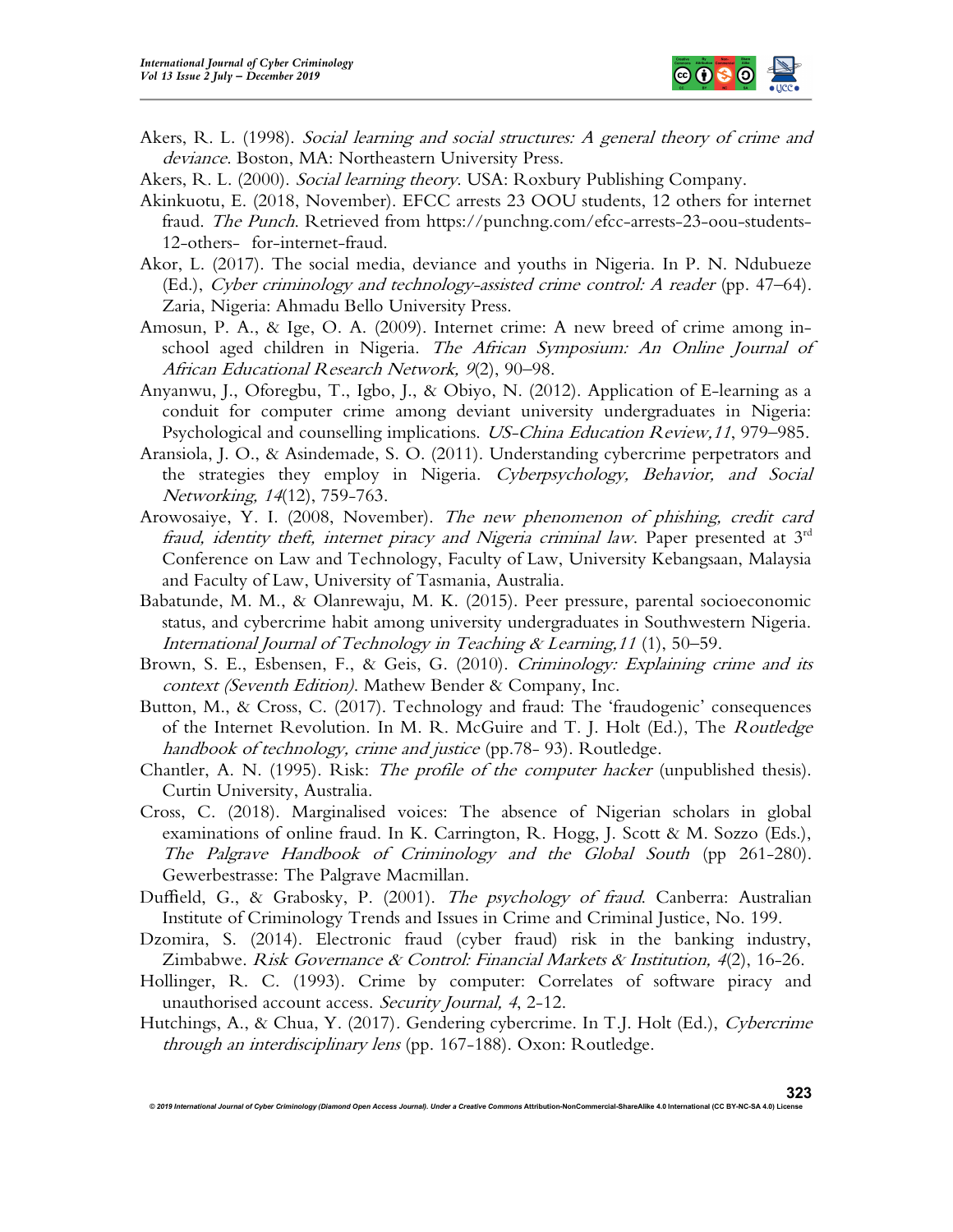- Idehen, E. E., Ojewumi, A. K., & Olasupo, M. O. (2013). Influence of self-esteem and self-monitoring on attitudes towards internet fraud among undergraduate students of Obafemi Awolowo University, Ile-Ife. African Research Review, 7(2), 294-305.
- Ige, O. A. (2008). Secondary school students' perceptions of incidences of internet crimes among school age children in Oyo and Ondo States, Nigeria (Unpublished master's thesis). Department of Teacher Education, University of Ibadan, Ibadan, Nigeria.
- Jegede, A. E., Elegbeleye, A. O., Olowookere, E. I., & Olorunyomi, B. R. (2016). Gendered alternative to cyber fraud participation: An assessment of technological driven crime in Lagos State. Nigeria Gender & Behaviour, 14(3), 7 67 27 692.
- Jegede, A. E. Oyesomi, K. O., & Olorunyomi, B. R. (2016). Youth crime and the organised attributes of cyber fraud in the modern technological age: A thematic review. International Journal of Social Sciences and Humanities, 6(1), 153-164.
- Koong, K. S., Liu, L. C., & Wei, J. (2006). An examination of internet fraud occurrences. International Journal of Cyber Criminology, 5(2),441-449.
- Kunz, M., & Wilson, P. (2004). Computer crime and computer fraud. Report Submitted to the Montgomery County Criminal Justice Coordinating Commission, in part as fulfilment for the professional Master Degree in the Department of Criminology and Criminal Justice, University of Maryland, United State.
- Lee, W. A. (2003). Progress report from BITS on fraud prevention effort. The American Banker, 1.
- Levi, M., & Burrows, J. (2008). Measuring the impact of fraud in the UK: A conceptual and empirical journey. British Journal of Criminology, 48, 293-318.
- Miller, J. (2001). One of the guys: Girls, gangs, and gender. New York: Oxford University Press.
- Miller, B., & Morris, R. G. (2014). Virtual peer effects in social learning theory. Crime  $\&$ Delinquency. doi: 10.1177/0011128714526499.
- Ojedokun, U. A., & Eraye, M. C. (2012). Socioeconomic lifestyles of the yahoo-boys: A study of perceptions of university students in Nigeria. International Journal of Cyber Criminology, 6(2), 1001–1013.
- Ojedokun, U. A. (2010). Cybercrime and changing lifestyle among students of some selected universities in south western Nigeria (Unpublished master's thesis). Department of Sociology, University of Ibadan, Ibadan, Nigeria.
- Okeshola, F. B., & Adeta, A. K. (2013). The nature, causes and consequences of cybercrime in tertiary institutions in Zaria-Kaduna state, Nigeria. American International Journal of Contemporary Research, 3(9), 98–114.
- Onah, N. G., & Nche, G. C. (2014). The moral implication of social media phenomenon in Nigeria. Mediterranean Journal of Social Sciences, 5(20), 2231–2237.
- Schmalleger, F., & Volk, R. (2018). Canadian criminology today: Theories and applications ( $6<sup>th</sup>$  ed.). Ontario: Pearson.
- Singleton, T. W., & Singleton, A. J. (2010). Fraud auditing and forensic accounting, Fourth Edition, New Jersey: John Wiley & Sons, Inc.
- Skinner, B. F., & Fream, A. M. (1997). A social learning theory analysis of computer crime among college students. Journal of Research in Crime and Delinquency, 34, 495-518.

© 2019 International Journal of Cyber Criminology (Diamond Open Access Journal). Under a Creative Com

324